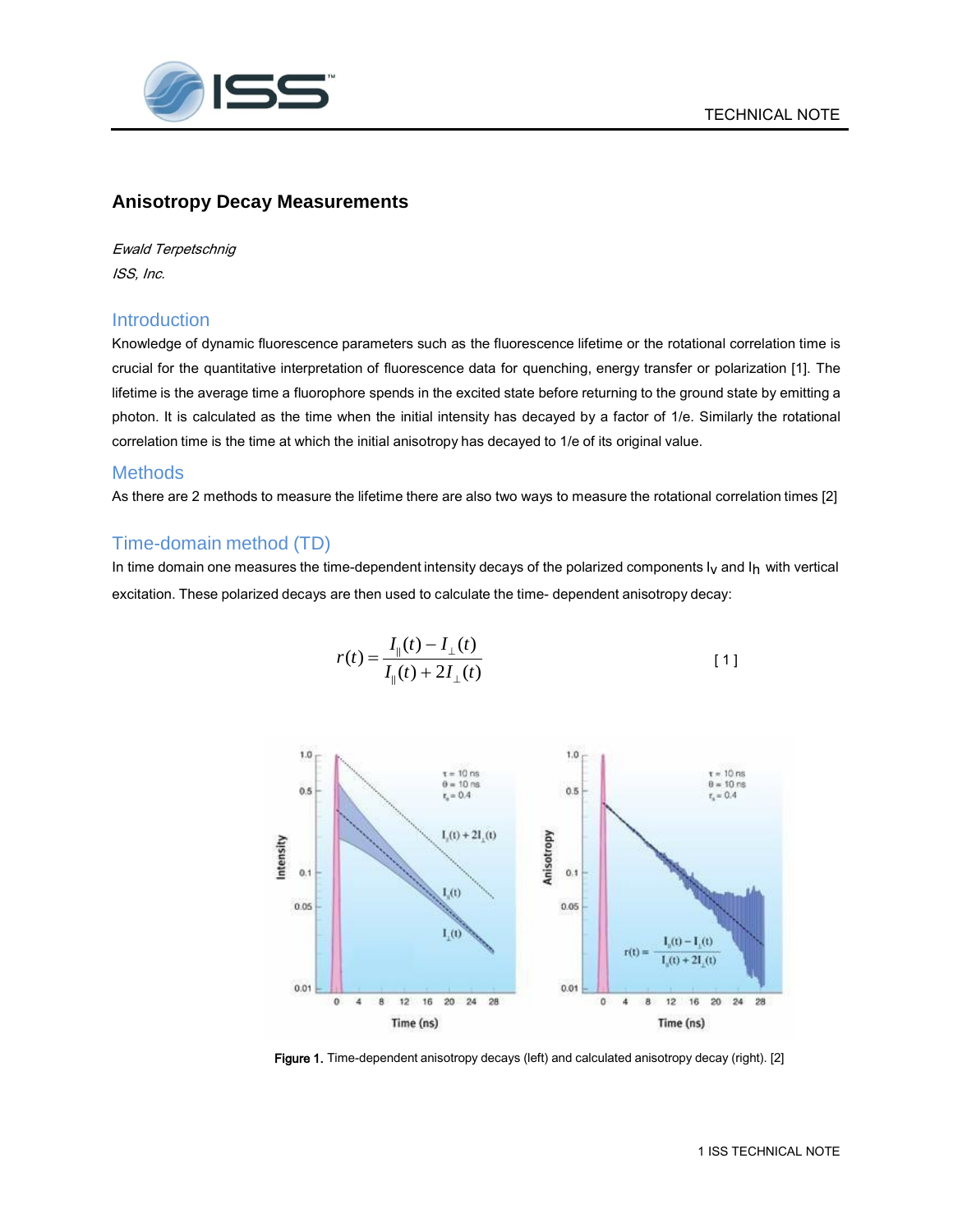The anisotropy decay  $r(t)$  is then analyzed to determine which model is most consistent with the data.



Figure 2. Schematic drawing of measurement of anisotropy decays with FD.

In frequency domain the sample is excited with amplitude-modulated light and the emission is observed at parallel and perpendicular polarizer settings. There are two parameters, which characterize the anisotropy decay in FD:

Differential phase angle between the perpendicular and parallel components of the emission:

$$
\Delta \omega = \phi_{\perp} - \phi_{\parallel} \tag{2}
$$

and the amplitude ratio between the parallel and perpendicular amplitudes of the modulation:

$$
\Lambda_{\omega} = \frac{m_{\parallel}}{m_{\perp}} \tag{3}
$$

The amplitude ratios are often expressed as modulated anisotropy because of its higher information content:

$$
r_{\omega} = \frac{\Lambda_{\omega} - 1}{\Lambda_{\omega} + 1} = \frac{m_{\parallel} - m_{\perp}}{m_{\parallel} + 2m_{\perp}}
$$
 [4]

The parameter  $\,r_{_{\!{\cal O}}}^{}$  is the frequency dependent anisotropy and it approaches  $\,r_{_{\!0}}\,$  at high modulation frequencies while at low modulation frequency it approaches the steady state anisotropy value. The differential phase angles  $\Delta\omega$  functions are approximately Lorentzian in shape on the log-frequency scale. Most fluorescent dyes show single correlation times in polar solvent systems even though they are not spherical molecules. This is due to hydrogen bonding between solvent and the fluorescent molecules.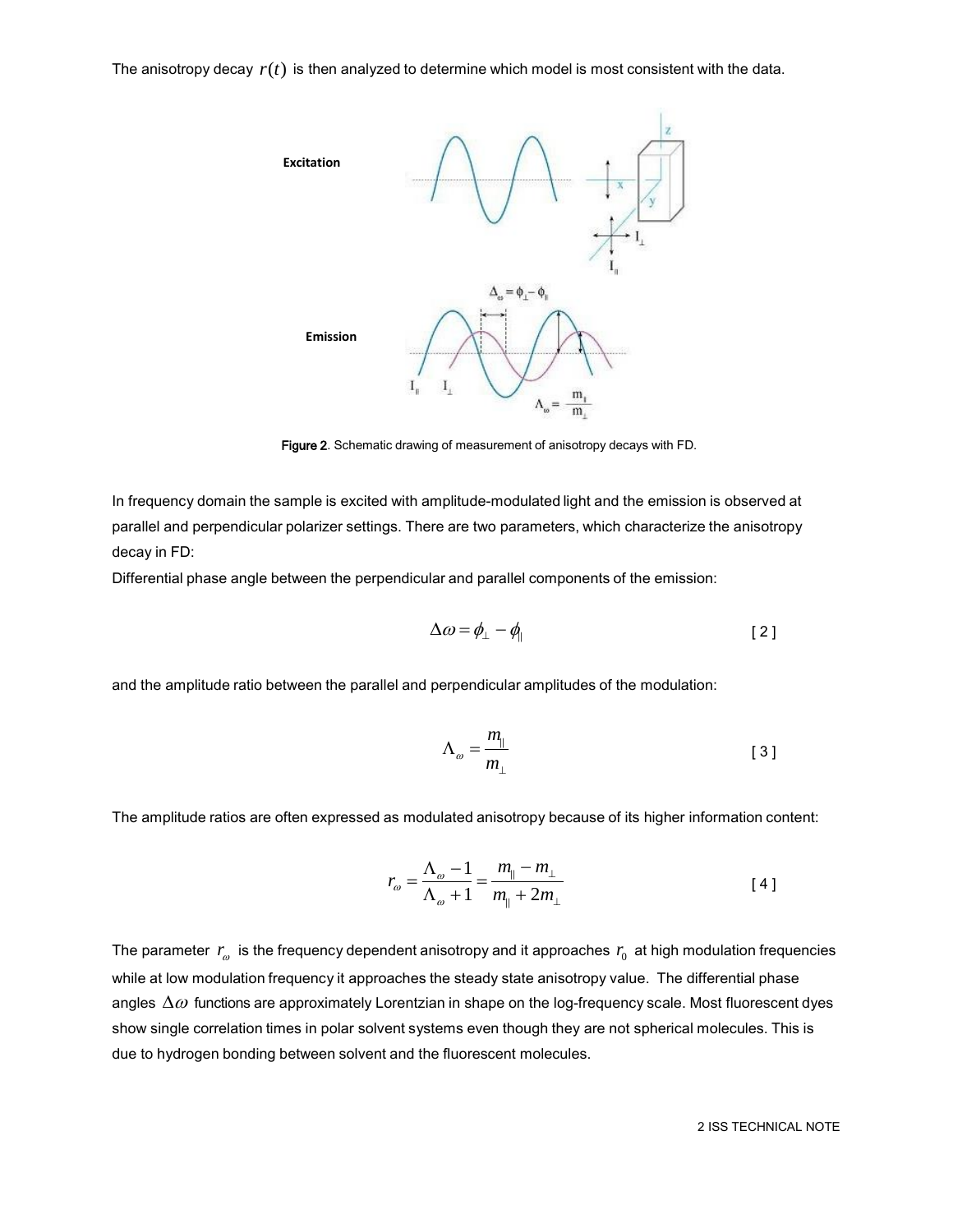

Figure 3. Calculated differential phase and modulated anisotropy curves for  $\tau$  = 10 ns,  $θ = 10$  ns and r $0 = 0.4$  [2]

## Measurement Examples

We have measured several anisotropy decays on ChronosFD and found the measurement of time-resolved parameters to be fast and easy. In FD there is no need to measure the lifetime separately as the FD analysis provides information of both – the lifetimes and the rotational correlation times of the investigated system.



Figure 4. Frequency-domain anisotropy decays (Differential Polarized Phase Angle and Amplitude Ratio) of Lysozyme in phosphate buffer pH 7.5 measured with a 300-nm LED. The emission was collected using a WG320. Calculated values for  $\theta$ 1 = 0.8 and  $\theta$ 2 = 6.08, R<sub>0</sub> = 0.17 with  $\tau$ 1 = 0.7 ns and  $t_2$  = 2.58 ns,  $t_1$  = 0.26.

Figure 5. Frequency-domain anisotropy decays (Differential Polarized Phase Angle and Amplitude Ratio) of Coumarin 6 in propylene glycol measured on ChronosFD using a 473-nm laser diode. The emission was collected using a 500-nm longpass filter. Calculated values for θ = 4.5 ns with R0 = 0.38 and τ = 2.5 ns, T  $= 27 - 28$ °C.